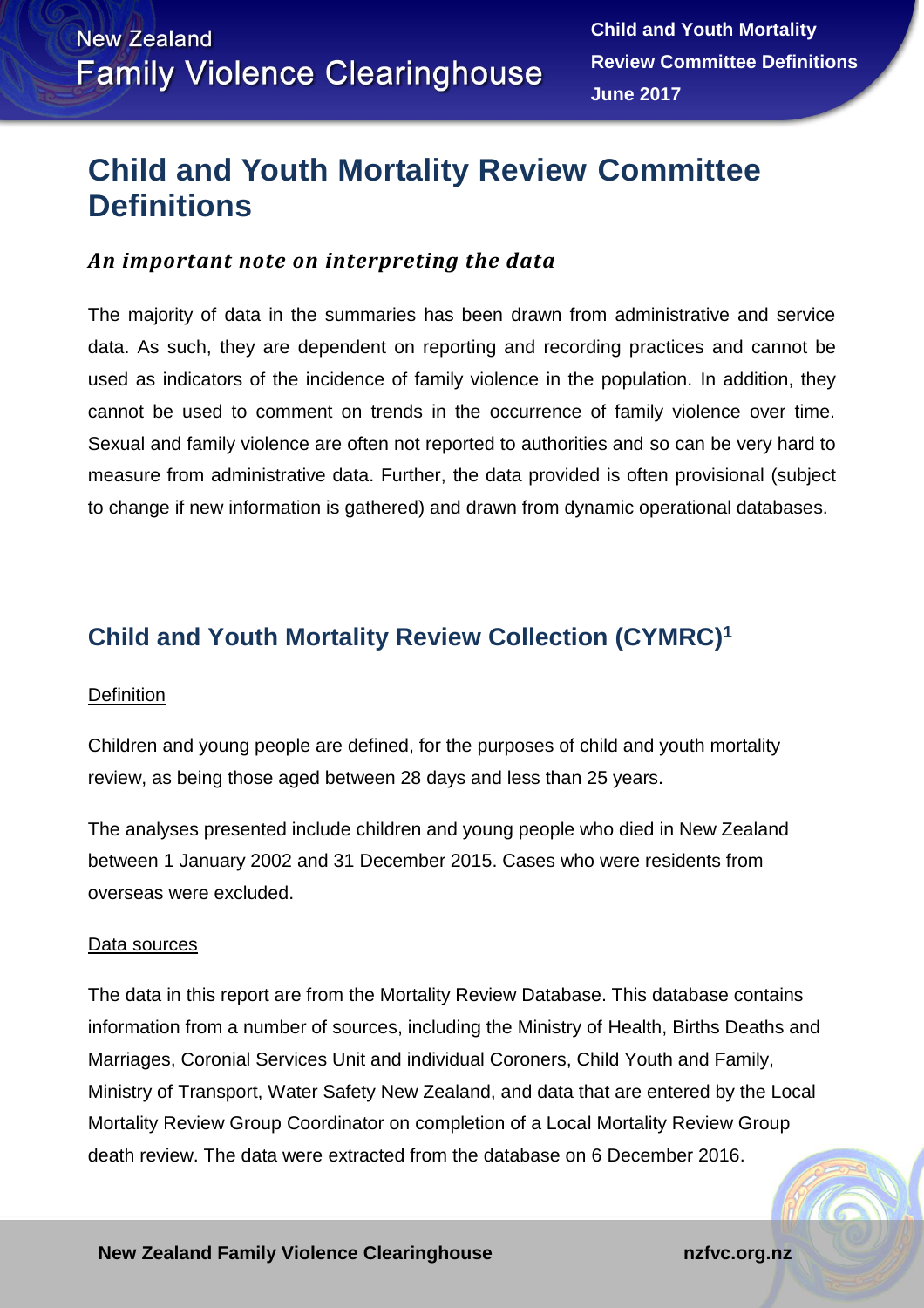#### Data selection criteria and analysis

Cause of death was assigned using the Underlying Cause of Death data from the National Mortality Collection, Ministry of Health. This is coded according to the International Statistical Classification of Diseases and Related Health Problems 10th Revision (ICD-10).

Assault was assigned as the cause of death when the underlying cause of death ICD-10 code was in the following range:

- X85-Y09 (Assault, including neglect and abandonment, and other maltreatment syndromes);
- Y87.1 (Sequelae of assault).

Therefore, all deaths due to assault are included, regardless of who the perpetrator is i.e., not all deaths are due to family violence. CYMRC data are retrieved from a database that is constantly being updated. As well as details of new cases, there can also be new information for existing cases, and at times changing information for existing cases. The result of this is that details can change from year to year, even for cases whose death was some years previously. This is particularly true of cases that require an inquest, as in some cases this process may not be completed until years after the death. While the analyses include deaths that occurred until 31 December 2015, the 2014 and 2015 data are provisional, for the above reasons. The incompleteness of the data is not randomly spread across all causes. Deaths that are referred to the Coroner, such as due to assault, are less likely to have complete cause of death information available quickly. Therefore, information relating to deaths in 2015 in particular needs to be interpreted with caution.

#### Discrepancies with other collections

The data presented in the analyses may differ from official collections. This is due to the multiple data sources which may provide more comprehensive data than other collections. In addition, the way that data are coded may result in variations from official collections. For example, the CYMRC use the date of death to assign year of death, whereas some other collections use date of registration of death.